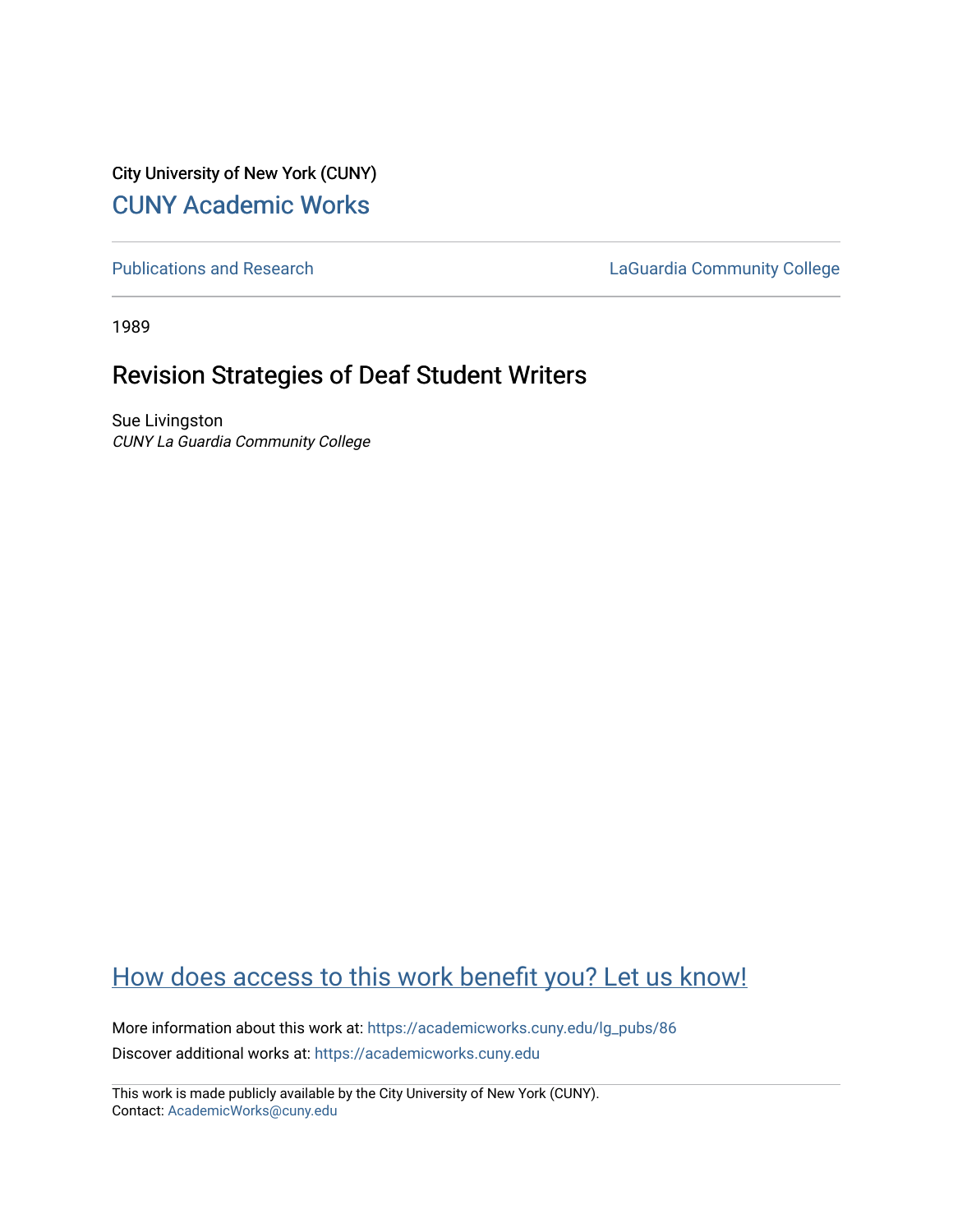# Revision Strategies of Deaf Student Writers

Sue Livingston, Ph.D.

Deaf high school students at different schools shared second drafts of their own narratives via an electronic bulletin board after conferencing with their repective teachers. This article characterizes the kinds of questions teachers asked during the conferences and the kinds of revisions the students made between first and second drafts. Results indicate that teachers most often ask questions that require student to provide more information; yet these questions do not affect revision as much as questions which require students to rephrase specific language. Students typically either added or substituted words or phrases that showed both similarities to and differences from the revision patterns of inexperienced writers with normal hearing. In the majority of cases, trained readers rated the deaf students' revised drafts better than their first attempts, signifying the central role revision plays in the composition process.

**W** hen deaf students revise a piece of writing, what do they actually do? Although much research has focused on error analyses of final written products (Taylor, 1969; Kretschmer, 1972; Charrow, 1976; Ivimey, 1976; Quigley, et al, 1976), studies of the revision strategies of deaf student writers do not exist, even though research with experienced hearing writers suggests revision plays a central role in the composition process. Knoblauch and Brannon (1984), for example, assert that it is during revision that a writer returns to what was written to re-think or re-see original thoughts and, that "deeper intellectual penetration of a subject through additional composing . . . inspire new organizing principles and lines of reasoning (p. 131)." Through substantive revision—which "does not mean copy-editing or, in general, making a given text more presentable—new learning is likely to occur and competence most likely to develop (p.131)." Donald Murray (1978) goes so far as to say that "writing is rewriting (p. 85)."

Investigating what mature hearing writers do when they

A.A.D. / March 1989 21

revise, Sommers (1978) determined that they make substantive revisions that create changes in large units of discourse. Experienced writers adopt a holistic perspective of revision by asking themselves "what does my essay as a whole need . . . this sense, however, is constantly in flux as ideas are developed and modified; it is constantly 'reviewed' in relation to the parts. As ideas change, revision becomes an attempt to make their writing consonant with that changing vision (Sommers, 1980, p. 386)."

The revision strategies of inexperienced student writers with normal hearing, however, paint a different picture. In Bridwell's (1980) and Sommers' (1980) studies of high school students' and college freshmen's revision patterns, the students typically made surface grammatical and word level changes reflecting concern for grammatical correctness and word choice appropriateness over concern for the reviewing of ideas as manifest in the reformulation of chunks of text.

This current article describes the kinds of revisions inexperienced deaf student writers make—some inititated by teacher comments and others initiated by the students themselves—and reveals whether, in fact, these revisions create better final drafts. Additionally, in an effort to characterize

Dr. Livingston is assistant professor in the Communication Skills Department at La Guardia Community College, Long Island City, New York.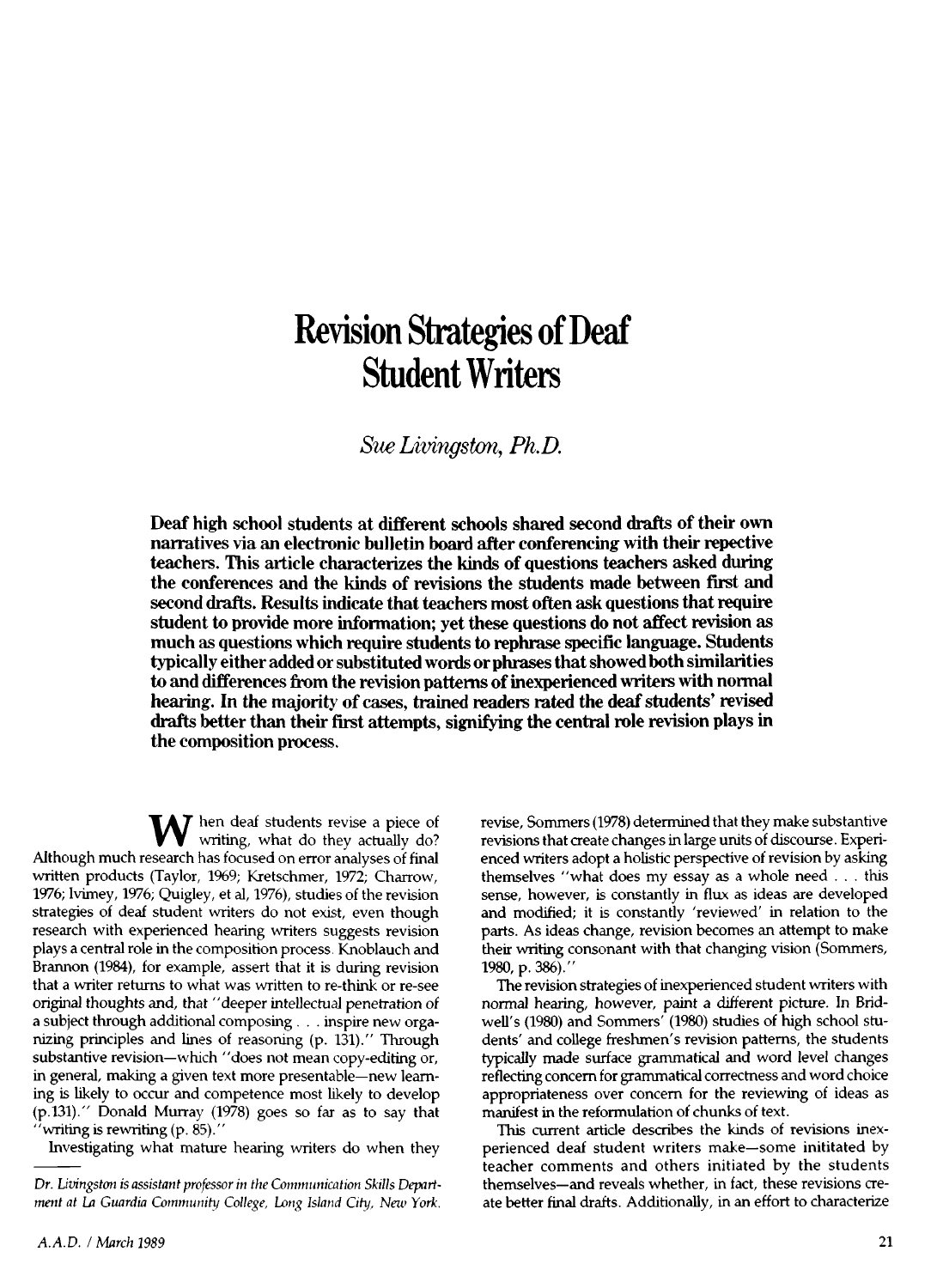patterns of revision that appear to transcend the mode of the writer's dominant language, similarities and differences between the revision strategies of deaf and hearing inexperienced writers are described.

### Methodology

High school seniors, 16 to 21 years of age, in five English classes at five schools or programs for deaf students (22 students total) were invited to exchange personal or fictional narratives on topics of their own choosing. Each wrote one story a month, for three months. Every month, these stories were sent to an electronic bulletin board via telecommunications equipment installed in each classroom.

To prepare a story, students formulated a first draft, then met individually with their teachers. These conferences were held exclusively in writing to provide a record of the interaction. Teachers were instructed to pose meaning-based questions—questions designed to clarify ideas rather than to elicit grammatical corrections. Students then prepared a second draft of their story knowing this draft would be "published" for their peers to read and respond to.

### Methods of Analysis

With copies of all first and last drafts as well as transcripts of all writing conferences, the reseacher categorized all teacher questions into six types and tallied the number of each type that were asked and noted which types most often prompted students to revise their work. She then adapted Bridwell's (1980) and Sommers' (1980) schemes for classifying the revisions of inexperienced hearing high school and college freshman writers, respectively. Any changes from Draft 1 to Draft 2 or subsequent drafts were categorized into one of four operations—deletion, substitution, addition or reordering and then according to the syntactic level of the revision—either word, phrase, sentence or consecutive sentence level.

In addition, a separate category for all surface feature or grammatical revisions was included. These revisions were either deletions, substitutions, additions or reorderings of specific grammatical forms which did not alter the writer's meaning.

Frequency of occurrence counts were performed for each category of revision for each story each month and a total number of revisions score for each story was tallied and subdivided into teacher-initiated and student-initiated revisions. Percentages of revisions within each operation at each syntactic level were then tallied for each month's stories. From these monthly data, the total number of revisions for the threemonth project was calculated, as was the total number and percentage of revisions within each operation and at each syntactic level.

Two trained readers then holistically scored drafts 1 and 2 of each student's story for each month. Without knowing which was Draft 1 or Draft 2, the readers selected the better version, based on criteria considered characteristic of effective, mature writing. These criteria were adapted from Graves (1983) and Kirby and Liner (1981) and appear below:

Sense of Audience: Additional information which provided needed explanation for a reader was given.

Logical Entailment: Logical connections between sentences, phrases or ideas were made.

Word Choice: Words selected were more:

- 1. semantically accurate—words or phrases were used according to their conventional meaning.
- 2. varied—synonyms were substituted for words that were repeated.
- 3. specific—words were replaced with other words which refined a student's idea.

### Language Forms:

- 1. Sentence Complexity—simple sentences were conjoined; sentences contained clauses; and subordination was evident.
- 2. Grammatical Forms—pronouns substituted for nouns; changes in verb tense were made; prepositions were used accurately; and sentence contituents (subjects, verbs, objects) were added.

Because this study emphasized the reviewing/reformulating of ideas, readers placed more importance on meaning-related criteria than to those dealing specifically with language forms.

Once holistic scores were obtained, the researcher looked back to the revision history of the writers to compare and describe the effect that number and type of revisions had on last drafts rated "better" and, likewise, the effect that these revisions had on final drafts which were not rated better.

### **Results**

### Teacher's Response to Student's Writing

When teachers asked students about their first drafts, their questions could be catergorized into one of six functional types. These six were: Type I, which requested clarification of stated, but unclear, aspects of the story; Type II, which requested more specific information to fill gaps and thereby offer a more complete explanation; Type HI, which invited student to go beyond the story to address feelings or connect related experiences; Type IV, which directly suggested what students should or should not write; Type  $V$ , for which answers were already provided in prior drafts; Type VI, which were vague (a) or difficult to answer, due to, perhaps, lack of information on the student's part(b).

Most frequently, teachers asked Type II questions, with which they requested students to provide more specific information to fill gaps and offer a more complete explanation. Types ΠΙ and I followed, with teachers asking these types of questions with almost identical frequency. Types IV, V and VI were rarely asked.

Apparently teachers needed to find out specifric information that provided more context and, thereby, a fuller, more integrated understanding of their students' intentions. Teachers additionally tried to expand their student's thinking about issues raised in their writing and also found it necessary to clarify the basic meanings their students were attempting to convey.

Interestingly, even though teachers asked Type Il questions most often, Type I questions had more influence on students in revising their work. Their influence was second only to Type IV questions, which one would expect to wield more influence, as they suggested specific revisions. Students would likely consider the teacher's agenda more important than their own (Brannon & Knoblauch, 1982). That Type I questions, which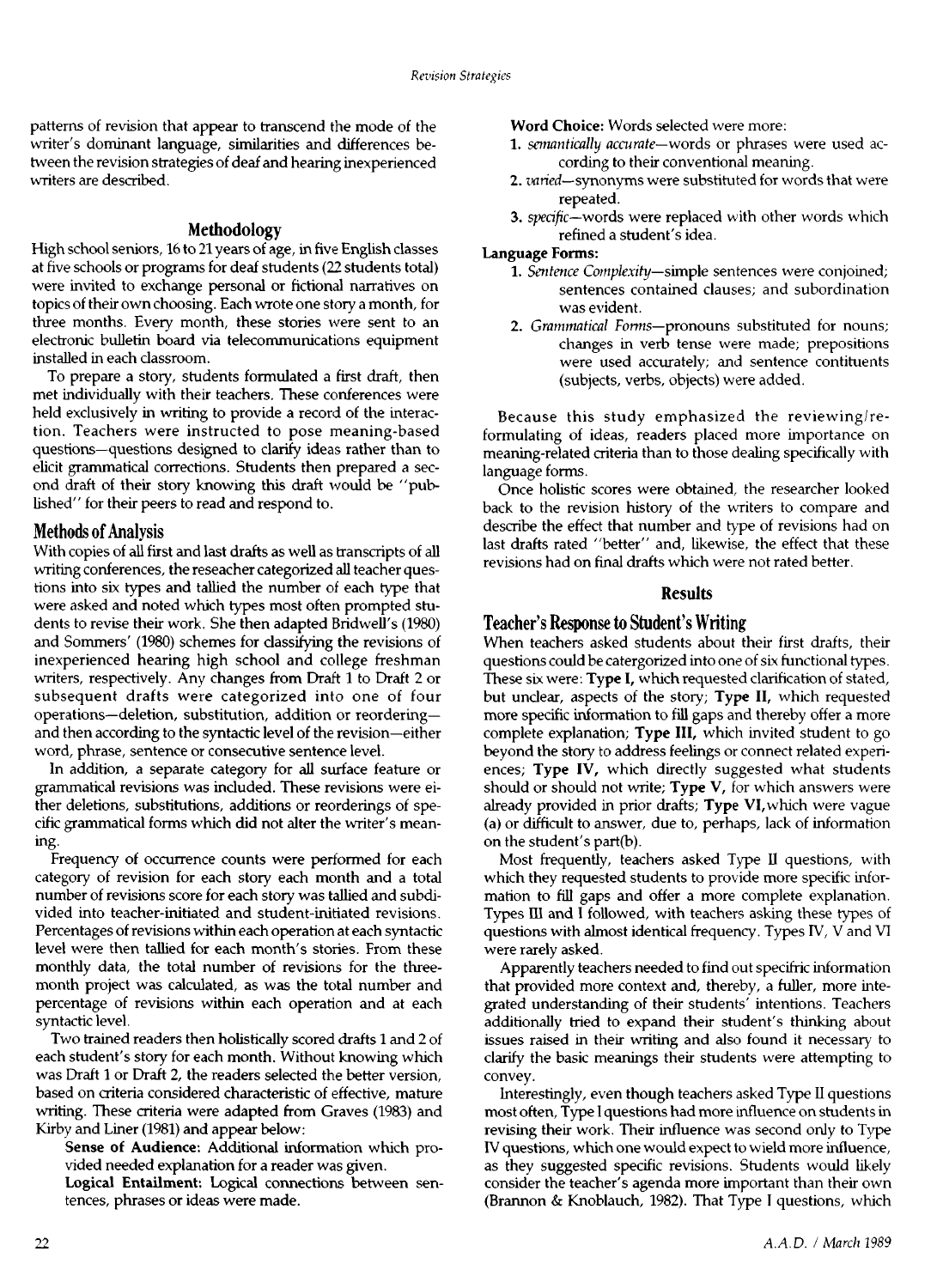| anle |  |
|------|--|

| Percent of Total, Student, And Teacher-Initiated Revision Frequencies By Operation And Level (Total Number Revision = 699) |       |           |                   |       |              |           |       |                 |         |            |                |          |                                      |          |     |  |  |
|----------------------------------------------------------------------------------------------------------------------------|-------|-----------|-------------------|-------|--------------|-----------|-------|-----------------|---------|------------|----------------|----------|--------------------------------------|----------|-----|--|--|
|                                                                                                                            |       |           |                   |       |              | Operation |       |                 |         |            |                |          |                                      |          |     |  |  |
|                                                                                                                            |       |           |                   |       |              |           |       |                 |         |            |                |          | Percent of<br><b>Total Revisions</b> |          |     |  |  |
| Level                                                                                                                      |       | Deletion  |                   |       | Substitution |           |       | <b>Addition</b> |         |            | Reordering     |          |                                      | By Level |     |  |  |
|                                                                                                                            | Total | $S^{\mu}$ | $T^p$             | Total | SI           | Π         | Total | SI              | TI      | Total      | SI             | TI       | Total                                | SI       | TI  |  |  |
| Word                                                                                                                       | 5.1   | 5.0       | $\cdot$           | 12.5  | 11.5         | 1.0       | 10.1  | 9.7             | $\cdot$ | .3         | $\cdot$ 3      | $\bf{0}$ | 28.0                                 | 26.5     | 1.5 |  |  |
| Phrase                                                                                                                     | 4.4   | 4.4       | $\bf{0}$          | 13.0  | 11.9         | 1.1       | 17.6  | 14.2            | 3.4     | .9         | .9             | 0        | 35.9                                 | 31.3     | 4.6 |  |  |
| Sentence                                                                                                                   | 4.0   | 3.3       | $\cdot$ 7         | 7.9   | 5.9          | 2.0       | 12.3  | 7.3             | 5.0     | .4         | .4             | 0        | 24.6                                 | 16.9     | 7.7 |  |  |
| Consec                                                                                                                     |       |           |                   |       |              |           |       |                 |         |            |                |          |                                      |          |     |  |  |
|                                                                                                                            | 1.3   | 1.3       | 0                 | 3.1   | 2.0          | 1.1       | 5.9   | 3.0             | 2.9     | $\cdot$ .7 | $\overline{J}$ | 0        | 11.0                                 | 7.0      | 4.0 |  |  |
| <b>Sentences</b>                                                                                                           |       |           |                   |       |              |           |       |                 |         |            |                |          |                                      |          |     |  |  |
| Percent                                                                                                                    |       |           |                   |       |              |           |       |                 |         |            |                |          |                                      |          |     |  |  |
| of Total                                                                                                                   |       |           |                   |       |              |           |       |                 |         |            |                |          |                                      |          |     |  |  |
|                                                                                                                            | 14.8  | 14.0      | $\boldsymbol{.8}$ | 36.5  | 31.2         | 5.3       | 45.9  | 34.2            | 11.7    | 2.3        | 2.3            | 0        |                                      |          |     |  |  |
| <b>Revisions</b>                                                                                                           |       |           |                   |       |              |           |       |                 |         |            |                |          |                                      |          |     |  |  |
| $D_{\alpha}$ . $\bigcap_{\alpha}$ $\bigcup_{\alpha}$                                                                       |       |           |                   |       |              |           |       |                 |         |            |                |          |                                      |          |     |  |  |

By Operation

aSI=Student-Initiated Revisions

bTI=Teacher-Initiated Revisions

asked students to clarify specific language, heavily impacted<br>on revision might indicate that these questions were perhaps the least difficult, i.e., the students knew what they intended to say and needed therefore only to try rephrasing it. Students might be less willing to act on questions requiring the reviewing or additional formulating such as that necessitated by viewing or additional formulating such as that necessitated by Types II and III questions, a strategy apparently not exclusive to deaf student writers:<br>This is not a matter simply of laziness. The resistance is normal,

arising out of the anxiety that even experienced writers feel at having to reduce an achieved coherence  $\ldots$  to the chaos of fraghaving to reduce an achieved concretice . . . to the chaos of fragments and undeveloped insights from which they started

(Knoblauch & Brannon, 1984, p. 130).<br>It is possible, also, that students viewed Type I questions as signals to correct their work and felt most comfortable doing signals to correct their work and felt most comfortable doing the kinds of revisions called for by those questions.

**Revision Strategies of the Writers**<br>In all, students made 699 revisions during this study. Of these, In all, students made 699 revisions during this study. Of these, 574 were student-initiated and 125 were teacher-initiated. Table 1 categorizes these visions according to operating (reading across the columns) and level (reading down the columns). The most frequently used operations were addition and substitution, in that order; they also represented both the most frequently self-initiated revisions and, likewise, the most frequently teacher-initiated revisions. That teacher-initiated revisions were most frequently additions and substitutions reflects the finding that the questions teachers asked which most frequently prompted revisions were those which asked students quently prompted revisions were those which asked students to clarify their texts either by adding to it or by rephrasing existing text.<br>Table 1 also reveals that, of the four possible levels of revi-

sion, students revised most often at phrase, word and then sion, students revised most often at phrase, word and then sentence, then phrase and consecutive sentence levels, reflecting, perhaps, their attempt to influence the re-viewing of larger

Table 2 presents the percentages of surface-level revisions made during the course of this project. All were studentinitiated revisions reflecting the emerging abilities of the students to monitor their own use of English grammar. Substitudents to monitor their own use of English grammar. Substitutions of verb and pronoun forms, as illustrated in Table 2, occurred most often.

**Effect of Revisions in Creating Better Last Drafts**<br>Of the final drafts written in January, 72.7 percent were judged superior to preceding drafts. In February, the number fell to 58.3 percent, then soared to 85.7 percent in March. Over time, more students produced examples of better writing as judged by trained readers. To investigate the role that revision played in these ratings, revision histories of last drafts which were selected as the better pieces of writing were compared with selected as the better pieces of writing were compared with revision histories of last drafts which were not selected as the better pieces of writing. These comparisons offered a description of the revisions that produce more successful writing as judged by trained readers.<br>In the majority of cases, those last drafts selected to be the

better drafts were products of more revisions, more revision types (categories of revisions), more surface revisions, more types (categories of revisions), more surface revisions, more addition and substitution revisions and more teacher-initiated revisions. It is important to note, however, that more frequently revised drafts did not necessarily mean that those drafts were always perceived as better. Some students who revised less frequently in general for a particular draft when compared with another month's efforts received a better score for the less frequently revised draft. What this means is that, although more revisions in most cases did create better pieces of writing, such was not always the case. In Bridwell's (1980) of writing, such was not always the case. In Bridwell's (1980) research, for example, the students who revised most exten-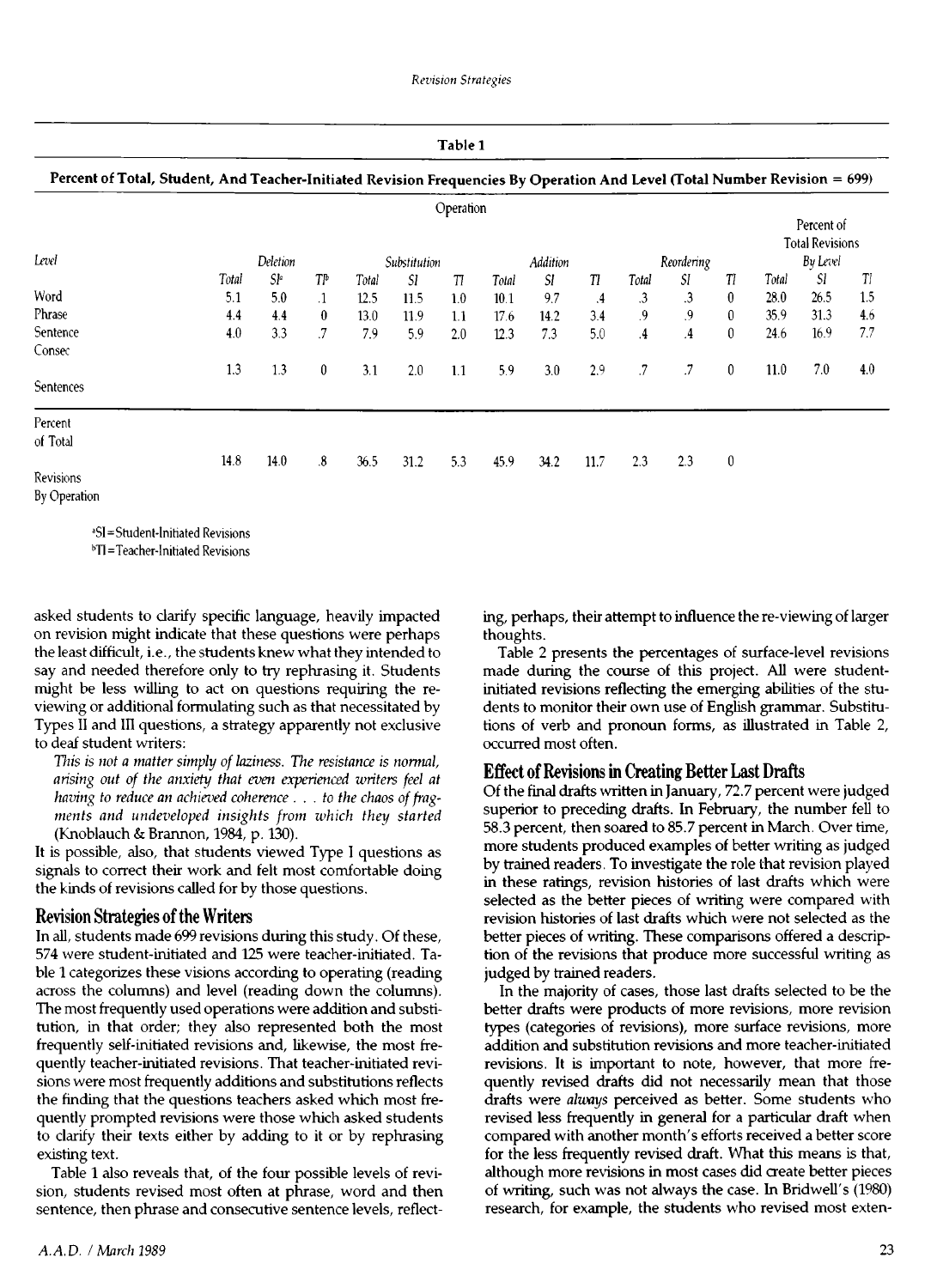### Table 2

### Percent of Surface Level Revision Frequencies (Total Number Revisions = 699)

| <b>Surface Revision</b>       |                           | Percent of         |
|-------------------------------|---------------------------|--------------------|
|                               |                           | Revision Frequency |
| Preposition                   | Deletion                  | $\cdot$ 1          |
|                               | Substitution              | 1.0                |
|                               | Addition                  | .3                 |
| Verb                          | Deletion                  | $\cdot$ 1          |
|                               | Substitution <sup>3</sup> | 2.4                |
|                               | Addition                  | .3                 |
| Pronoun                       | Deletion                  | $\cdot$            |
|                               | Substitution <sup>b</sup> | 19                 |
|                               | Addition                  | .1                 |
| Plural Marker Addition        |                           | .3                 |
| Plural Marker Deletion        |                           | $\cdot$            |
| Conjuction Substitution       |                           | $\cdot$ 1          |
| Determiner Addition           | .7                        |                    |
| Subject of Sentence Addition  | $\mathcal{A}$             |                    |
| Noun for Pronoun Substitution | 1.1                       |                    |
| Subject-Verb Reversal         |                           | $\cdot$ 1          |
| Percent Total                 |                           | 9.1                |

aVerb substitutions were either verb form substitutions e.g. was for were, or verb tense substitutions e.g. walked or walk.

**bPronoun substitutions were either pronoun form substitutions e.g.**  $m\psi$  **for me,** or pronoun for noun substitutions e.g. she for girl.

sively received a wide range of quality ratings. Onore (1983) also reports that more is not necessarily better since the art of revising is in fact the act of reconceptualizing discourse in ways writers may not feel secure in doing. "To reconceptualize their discourses in ways that these writers may not have anticipated nor feel secure in attempting to engage in will lead to multileveled difficulties ... to expect that risk-taking and improvement can occur simultaneously is unrealistic and inappropriate (Onore, 1983). Nevertheless, for this study, more revisions did coincide with holistic ratings of better, corroborating prior research with hearing students which indicate that the willingness to change what has been written in first drafts is "one of the major differences between writers of highly rated essays and the writers of poorer essays (Bridwell, p. 217)."

### Similarities/Differences Between The Revision Strategies of Deaf and Hearing Inexperienced Writers

Revision appears to play a crucial role in both deaf and hearing students' composition processes. In the majority of cases, students who revised the most produced better work than did

non-revisers regardles of hearing status. In addition, there was some similarity in the syntactic level of revisions performed. Much like Sommer's inexperienced hearing writers (1980), deaf student writers did not see the need to re-view major chunks of text, as evidenced by their preference to revise at phrase and word levels as opposed to sentence or consecutive sentence levels. Hearing and deaf writers do appear to differ, however, in their use of specific operations and the degree to which they revise at the surface level. Whereas the deaf students in this study revised primarily through addition and substitution, Sommers' hearing writers revised primarily through substitution and deletion. The fact that, unlike Sommers' subjects, who wrote assigned essays for their teachers without the opportunity to hear the concerns of a questioning reader, the students in this study wrote primarily to their own choosing for an audience of thier peers after conferencing with their teachers might explain this difference. In other words, they perhaps were more "inspired, ' ' as Sommers might say, to revise via addition strategies to ensure that their meaning was being conveyed more fully to their peers. With respect to surface level revisions, while hearing high school students revised most frequently at the surface level (Bridwell, 1980), this was not true for the deaf students in this study; only 9.1 percent of the 699 revisions were surface revisions. Because the teachers in this study attended to the meaning their students were attempting to convey, while Bridwell's subjects received no response to their writing at all, it is possible that students in this study focused on making their meaning clearer instead of focusing on surface grammatical concerns. It seems more likely, however, that deaf students, being less knowledgeable about the surface conventions of English, are also less proficient with their use.

### **Conclusion**

When teachers responded to first drafts of either personal or fictional narratives written by the students in this study, their questions most frequently revealed their need for more information to help them understand their students' intended meanings more fully. Questions which spurred students to revise their work most often, however, were those which requested they rephrase problematic language. Teacher requests for specific language re-phrasing were heeded more often than requests for additional text, reflecting the student's desire to "restrict revision to changes that minimally affect the plan (Knoblauch & Brannon, 1984, p. 130)." This is understandable, as stepping outside one's writing to reconcile a reader's understanding with one's expressed and intended meanings is a much more difficult and, most likely, unfamiliar task.

The majority of student-initiated revisions were, in fact, additions (followed by substitutions), indicating the students' abilities to extend text on their own at phrase and word levels. Most often, the more students revised their work, the more likely it was to be judged a better piece of writing by trained readers. Additionally, because the percentage of last drafts judged better increased over time, it can be deduced that students improved their writing with continued practice with revising their work. This supports the theory that revision plays a central role in the learning, teaching and act of writing.

Interestingly, although there were some differences observed in the specific kinds of revisions deaf inexperienced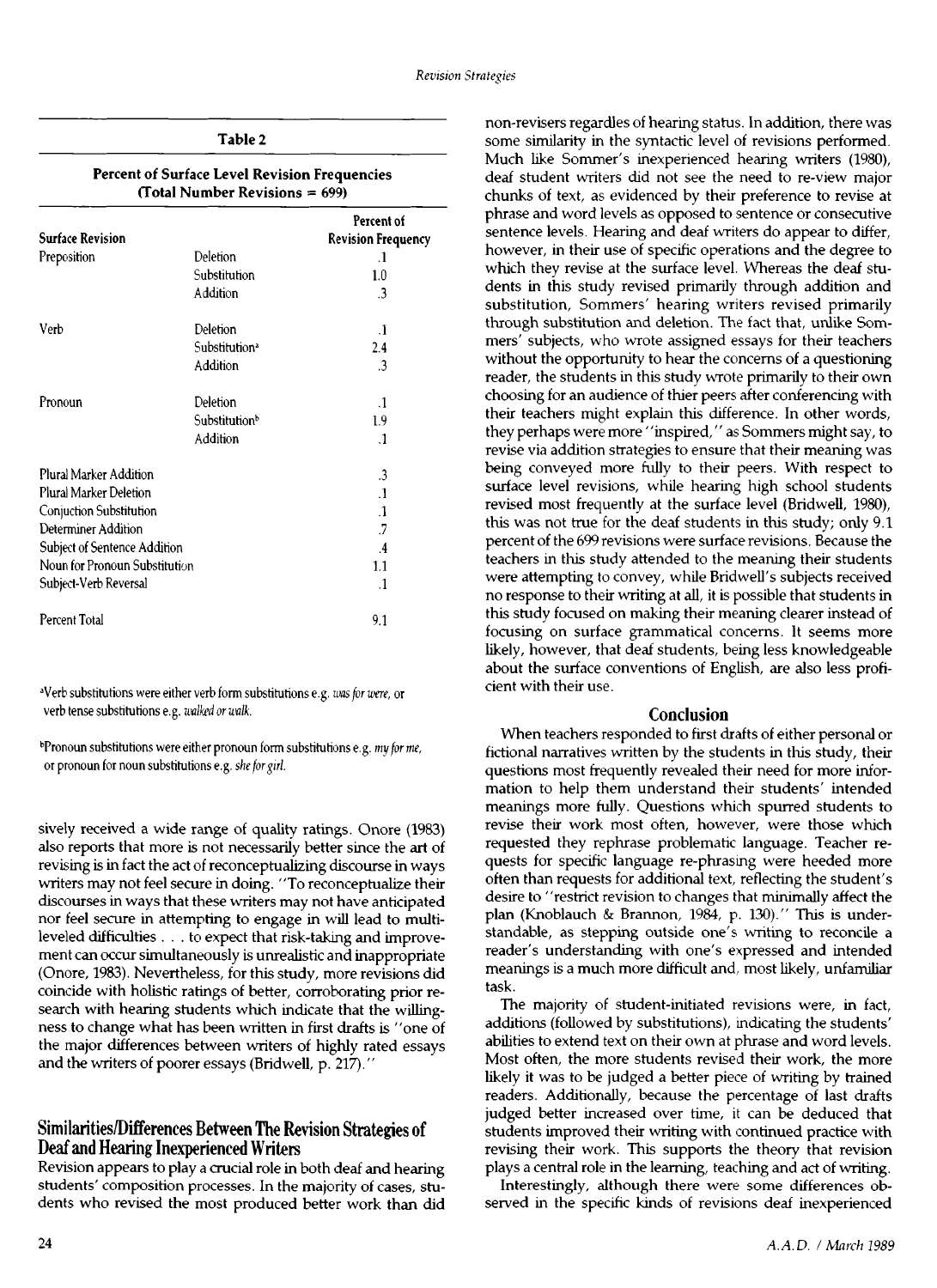writers made when compared with hearing peers, (deaf students tended to make more additions, while hearing students tended to make more deletions) these were attributed to the design of the study and to the deaf students' obvious insufficient access to English, respectively. The noted similarities, however, (revision at lower phrase and word levels; the beneficial effects of revision in general) suggest that these strategies are independent of the modality of a writer's primary language and may have more to do with inexperience with writing and the nature of the composing process, respectively, than hearing status. That is, inexperienced writers "may lack sophistication as writers, but they do not lack competence as composers (Knoblauch and Brannon, 1984 p. 112)"—whether or not they can hear. And it is most likely that though continued opportunities to revise written work for meaningful purposes, both groups of writers will eventually gain this needed sophistication.

### Implications for Teacher Education

Results of this study show that while teachers primarily ask students to provide more basic information and to clarify their language use, these questions typically are sentence-specific instead of discourse-based. Several stories written for this project, had no clear purpose but rather than addressing this issue, teachers instead chose to ask questions pertaining to specific sentences in the unclear text. What might be a more productive course of action would be for teachers to simply ask their students to explain what happened in their story, coveying to them that a sense of story is missing while simultaneously affording them the opportunity to step back and view again the story as a whole unit. Asking students to consider the forest, not the individual trees, may facilitate revisions which tie a piece together rather than patch up parts. As Sommers (1980) states with respect to hearing student writers, "the students do not have strategies for handling the whole essay. They lack procedures or heuristics to help them reorder lines of reasoning or ask questions about their purposes and readers (p. 380)."

Additionally, rather than holding a written conference with students about their stories, some teachers chose to comment directly on a student's first draft. This prevented students from responding to their teachers' questions and created a situation whereby students would revise their drafts without the chance to respond to the teacher. In several cases, it was obvious from the students' revisions that they had not understood the teachers' questions. This resulted in students second-guessing their teachers, creating even more problematic second drafts which could have been avoided had some conferencing transpired prior to the students' writing of their second drafts.

The culprit in these instances appeared to be questions beginning with "Do you mean. . . . " Not understanding what followed, students tended to copy the clause after "Do you mean." Without a chance to respond to questions such at these students do not re-think their intentions and teacher response is of little value.

Finally, teachers who commented directly on student papers rather than holding conferences could not resist the temptation to correct grammar on first drafts. Most often, students mimicked the correction onto subsequent drafts, but in many instances, the error was carried over into subsequent drafts. Essentially, the attempt at correction on the part of the teachers was not understood by the students and therefore ignored.

It is not being said here that grammer should not be corrected. What is being said is that:

We need to develop an appropriate level of response for commenting on a first draft, and to differentiate that from the level suitable to a second or third draft. Our comments need to be suited to the draft we are reading. In a first or second draft, we need to respond as any reader would, registering questions, reflecting befuddlement, and noting places where we are puzzled about the meaning of the text. Comments should point to breaks in logic, disruptions in meaning, or missing information. Our goal in commenting on early drafts should be to engage students with the issues they are considering and help them clarify their purposes and reasons in writing their specific text (Sommer, 1982, p. 155). "

Then "by probing, challenging, raising questions, and pinpointing ambiguities, we can help students understand that meaning-level issues are to be addressed first. This understanding is especially crucial in the ESL writing classroom, where students may be convinced that accuracy and correctness are of primary importance and where, because of their concern with language and their inexperience with writing, they may be trying to attend to all of the various demands of composing simultaneously (Zamel, 1985, p. 96)."

It seems "cost effective," then, to wait until later drafts to edit grammar. It is at that point, when ideas have been formulated as best possible, that the job will be less difficult and thereby more understandable to our students.

### References

- Brannon, L., & Knoblauch, C.H. (1982). On students' rights to their own texts: A model of teacher response. College Composition and Communication, 83,157-166.
- Bridwell, L.S. (1980) Revising strategies in twelfth grade students' transactional writing. Research in the Teaching of English, 14,197-222.
- Charrow, V. (1976). A psycholinguistic analysis of deaf English. Sign Language Studies, 7, 139-150.
- Graves, D. (1983). Writing: Teachers and children at work. Exeter, NH: Heinemann Educational Books.
- Ivimey, G. (1976). The written syntax of an English deaf child: An exploration in method. British journal of Disorders of Communication, 11,103-120.
- Kirby, D., & Liner, T. (1982). Inside out. Montclair, NJ: Boynton/Cook Publishers, Inc.
- Knoblauch, C.H., & Brannon, L. (1984). Rhetorical traditions and the teaching of writing. Upper Montclair, N]: Boynton/Cook Publishers, Inc.
- Kretschmer, R.R. (1972). Transformational linguistic analysis of the written language of hearing impairing and normal hearing students. Unpublished doctoral dissertation, Teachers' College, Columbia University, New York
- Murray, D. (1978). Internal revision: A process of discovery. In CR. Cooper & L. Odell (Eds.), Research on composing: Points of departure. Urbana, IL: National Council of Teachers of English.
- Onore, C. (1983). Students' revisions and teachers' comments: Toward a transactional theory of the composing process. Unpublished doctoral dissertation, New York University.
- Quigley, S., Wilbur, R., Power, D., Montanelli, D., & Steinkamp, M. (1976). Syntactic structures in the language of deaf children, Urbana, IL: Institute for Child Behavior and Development.
- Sommers, N. (1978). Revision in the composing process: A case study of college freshmen and experienced adult writiers. Unpublished doctoral dissertation, Boston University, Boston.